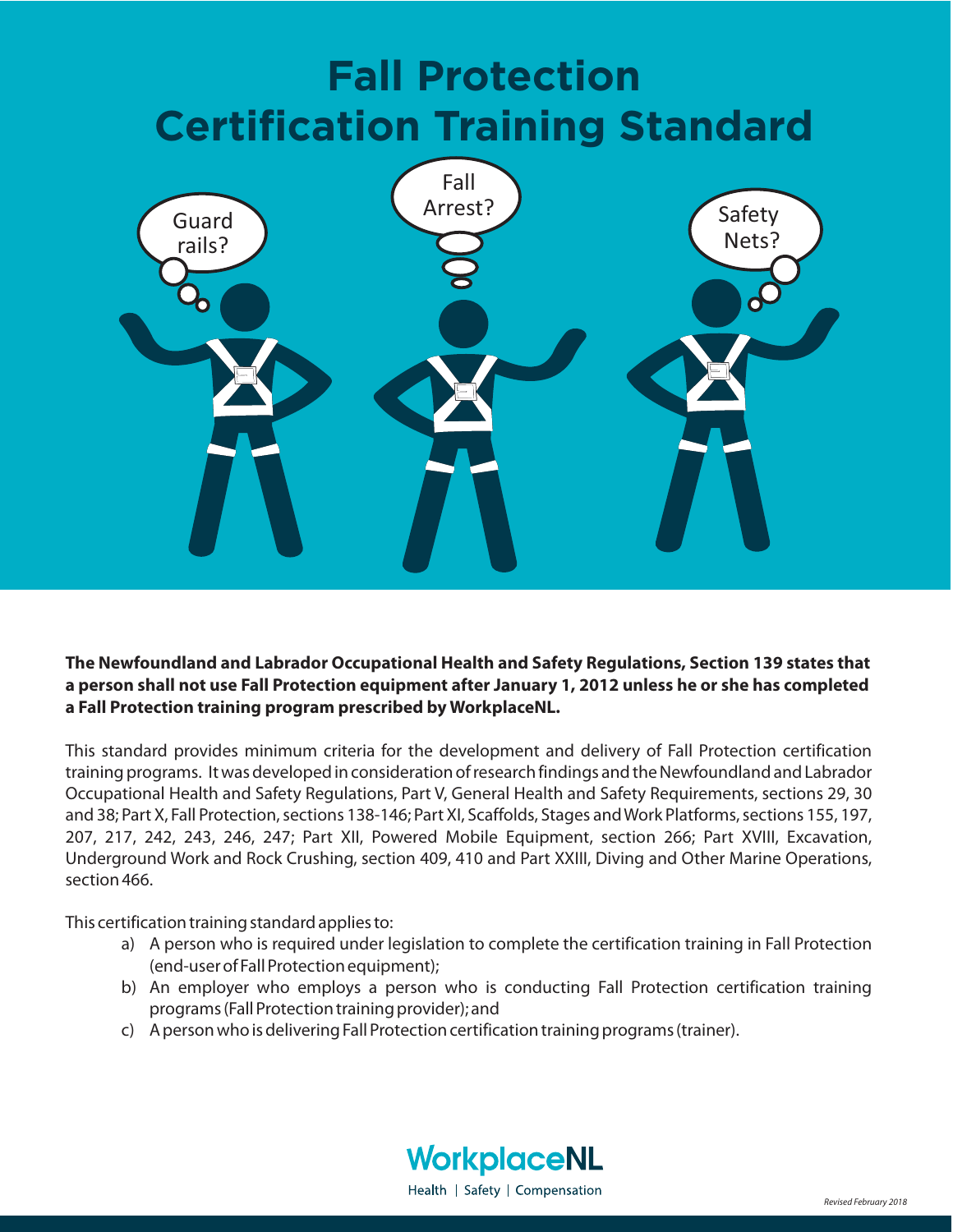# **Approval of Fall ProtectionTraining Providers**

Fall Protection training providers must apply and be approved by WorkplaceNL to deliver Fall Protection certification training.

The *Workplace Health, Safety and Compensation Act* requires all employers performing work (directly or through a contract) in Newfoundland and Labrador to register with WorkplaceNL. All certified training providers who employ workers or contract work must be in compliance with the registration, reporting and payment requirements of WorkplaceNL. Training providers will be checked for compliance with these requirements and those who do not comply will be denied certification as a training provider.

WorkplaceNL may approve and register Fall Protection training providers if they satisfy criteria with respect to:

- 1. Competent Fall Protection trainer(s);
- 2. Delivery of Fall Protection certification training that meets the Fall Protection certification training standard;
- 3. Documentation, record keeping and adherence to administrative requirements of WorkplaceNL; and
- 4. Maintaining program integrity and delivery.

In order for Fall Protection training providers to maintain approval, they must ensure that trainers deliver a **minimum of two Fall Protection certification training programs** per calendar year. Policy HS-03 Occupational Health and Safety Certification Training, provides additional information regarding approval processes, program delivery, administration and monitoring, and maintenance of approval status.

#### **1. Competent Fall Protection trainers**

A trainer must have approval by WorkplaceNL to deliver Fall Protection certification training. To be approved the trainer must:

- a) Meet the minimum criteria;
- b) Be affiliated with a training provider with an approved curriculum as per the training standard; and
- c) Pass a trainer assessment as prescribed by WorkplaceNL.

The following is the minimum criteria to be considered for Fall Protection trainers:

- a) High school diploma or equivalency;
- b) OHS education, experience and training:
	- i. Safety designation, or
	- ii. Post-secondary OHS certificate or diploma, or
	- iii. Five years demonstrated safety knowledge and competency.
- c) Two years demonstrated relevant Fall Protection field experience,
- d) Adult education experience:
	- i. Proof of certification in adult education/training principles, or
	- ii. Two consecutive years instructing adult learners with a minimum of three courses instructed per year.
- e) Current certification from a WorkplaceNL approved training provider,
- f ) Current Fall Protection equipment inspector certificate,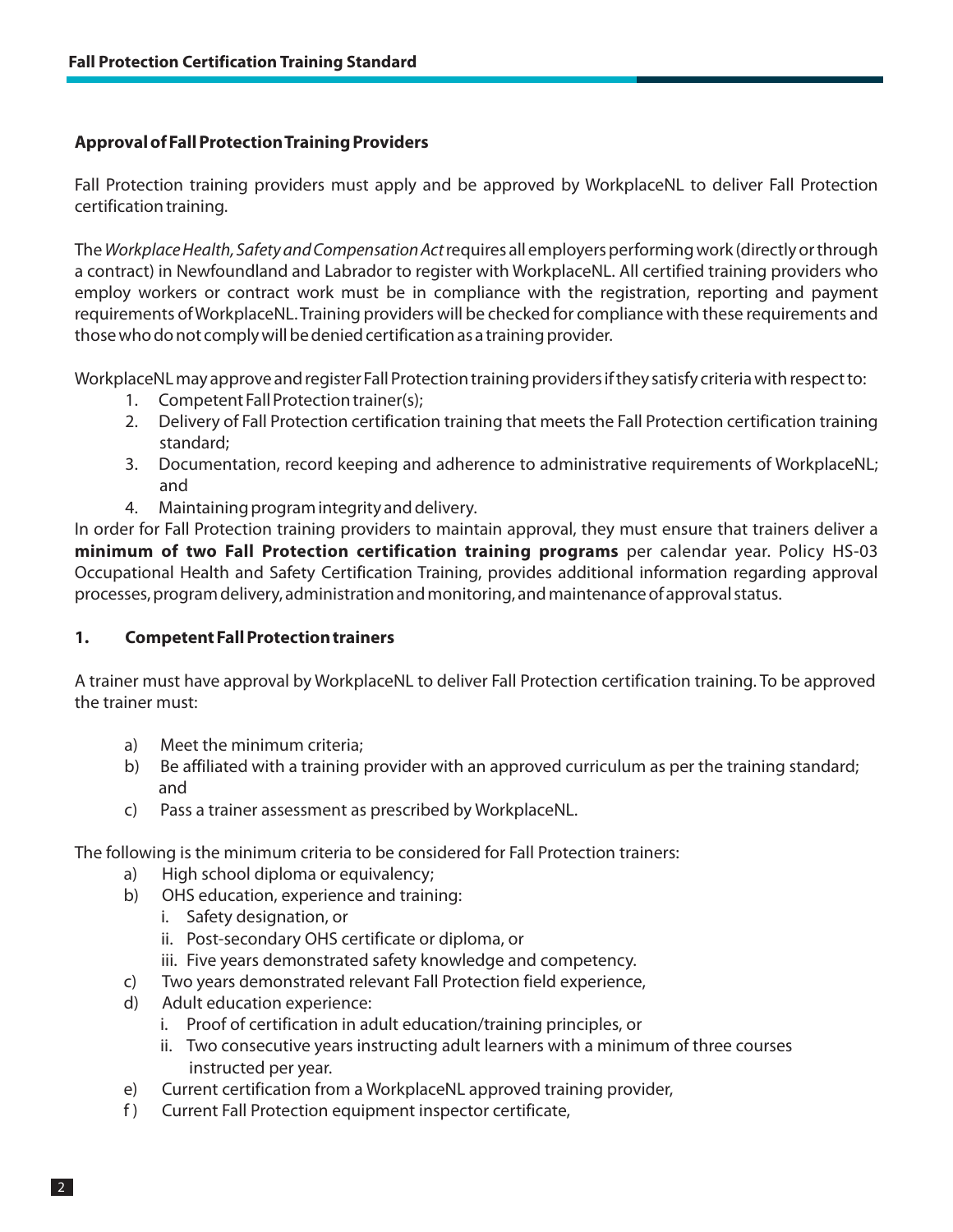- g) "Competent" and "qualified" as defined by the NL OHS Regulations in the applicable standard, and,
- h) Proficient knowledge of OHS Regulations and current Canadian Standards Association (CSA) Standards specific to the applicable standard.

Each trainer must deliver a **minimum of two (2) Fall Protection Certification training programs** per calendar year. WorkplaceNL may suspend and / or decertify a trainer, at any time, in circumstances where it becomes satisfied that:

- a) A trainer failed to deliver training that meets WorkplaceNL's certification training standard;
- b) A trainer has failed a quality control audit; or
- c) A trainer has breached the Certification Trainer Code of Ethics.

Policy HS-03 Occupational Health and Safety Certification Training, provides additional information regarding approval processes, program delivery, administration and monitoring, and maintenance of approval status.

# **2. Delivery of Fall Protection certification training that meets the Fall Protection certification training standard**

Fall Protection training providers must ensure that its trainers deliver Fall Protection training programs according to WorkplaceNL's Fall Protection certification training standard. All Fall Protection training curriculums must be submitted and approved by WorkplaceNL.

# 2.1 Learning Outcomes

By the end of Fall Protection training, participants will demonstrate their understanding and discuss:

- a) The importance of Fall Protection training;
- b) Legislative roles and responsibilities of workplace parties;
- c) The Newfoundland and Labrador Occupational Health and Safety Regulations, Part V, General Health and Safety Requirements, sections 29, 30 and 38, Part X, Fall Protection, sections 138-146; Part XI, Scaffolds, Stages and Work Platforms, sections 155, 197, 207, 217, 242, 243, 246, 247, Part XII, Powered Mobile Equipment, section 266, Part XVIII, Excavation, Underground Work and Rock Crushing, section 409, 410 and Section XXIII, Diving and Other Marine Operations, section 466;
- d) Roles and responsibilities of employers who develop Fall Protection plans for the use of fall arrest systems or personnel safety nets;
- e) Roles and responsibilities of persons using Fall Protection equipment;
- f) Hazard assessment, hierarchy of controls, and the development of the Fall Protection plan and safe work procedures;
- g) Types of Fall Protection systems, equipment and components;
- h) Fall arrest system equipment and components;
- i) Fall Protection system forces and clearances;
- j) The use, care, storage, maintenance and inspection of Fall Protection systems, equipment and components;
- k) The general requirements of a fall arrest rescue plan; and
- I) Incident reporting to employer and WorkplaceNL; and the basics of incident investigations.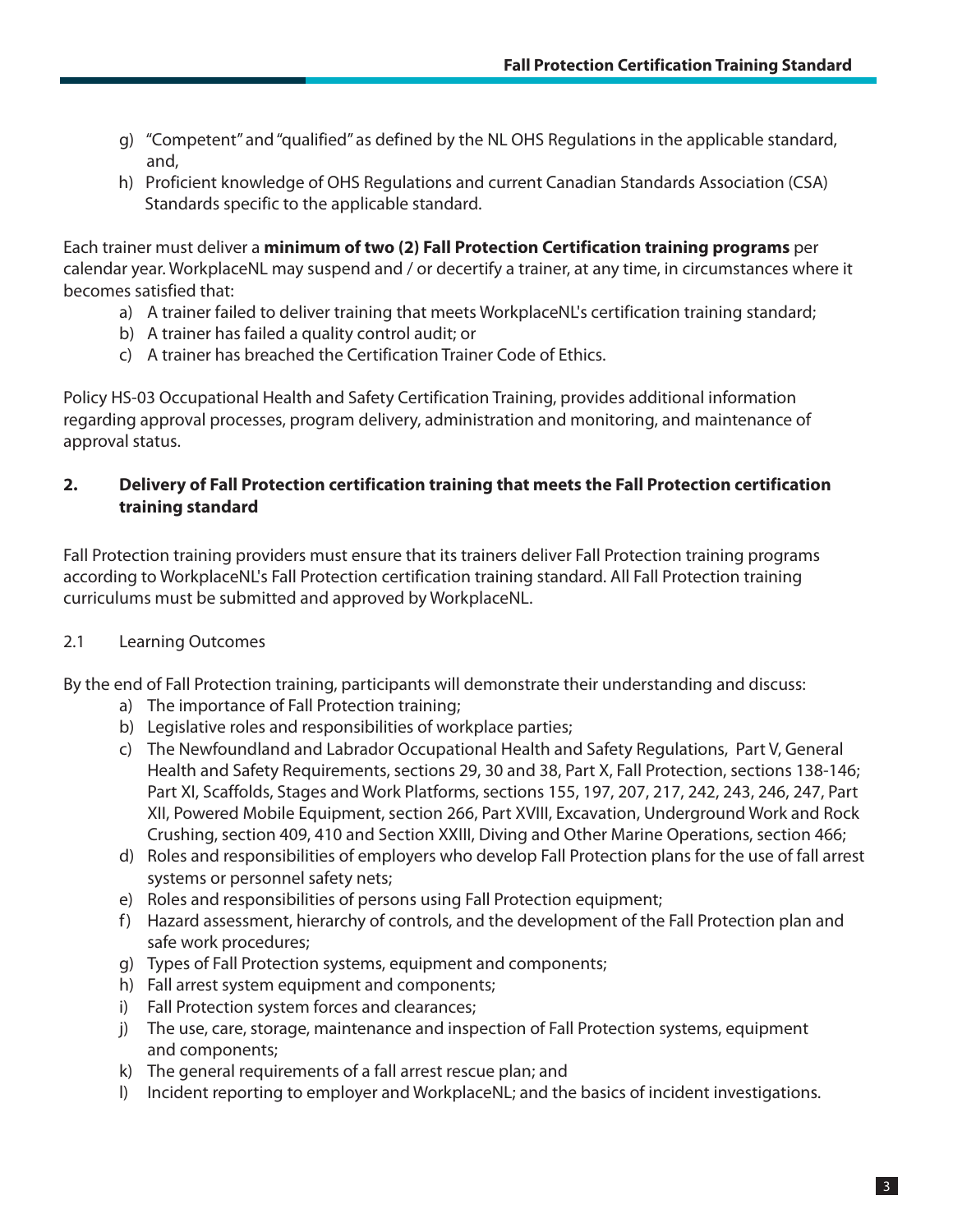Any changes made to the approved Fall Protection training program must be submitted and approved by WorkplaceNL.

#### 2.2 Adult Learning Principles

Program design, content and activities must demonstrate adult learning principles and include theory and practical components.

#### 2.3 Comprehension Level

Fall Protection certification training programs must be designed for a general audience and have a comprehension level in the range of grade five to grade eight with the exception of necessary technical terms. Plain language should be used and accommodation made for the varying literacy levels of participants.

#### 2.4 Teaching Materials and Aids

Participants must be provided with appropriate learning guides and workbooks that are based on the learning outcomes of the Fall Protection certification training standard. All resources used in the development of the Fall Protection curriculum must be cited in the training curriculum that is submitted to WorkplaceNL. If using training material directly from publications, ensure written permission is obtained from the publisher when submitting the training curriculum. Reference materials are kept by participants after the successful completion of the training program for support in workplace activities.

A variety of teaching aids are required, including visual aids and Fall Protection equipment. Fall Protection training providers must provide class participants with sufficient numbers of CSA-approved lanyards and Class A harnesses for practical learning activities at a ratio of one lanyard and harness for every three participants. Harnesses must be available in various sizes to accommodate participant's needs. CSAapproved Class D, E, L, and P harnesses must be available for demonstration purposes. Double locking snap hooks, ladder hooks, carabineers, slings, examples of temporary anchorage points, vertical lifelines, rope grabs and self-retracting devices must also be available for viewing.

#### 2.5 Evaluation and Feedback

Participants must complete a written examination to confirm their knowledge and understanding of Fall Protection equipment and systems. The examination may be written by individuals or administered as an oral examination by trainers. Oral examinations are not to be administered as a group activity.

Participants must successfully demonstrate their knowledge and skill in the use of Fall Protection systems and equipment during practical learning activities. These learning activities must incorporate recognition, evaluation and control of hazards. Participants must apply their knowledge of identifying fall hazards and the appropriate Fall Protection systems for work activities. Participants must also demonstrate their knowledge of Fall Protection system forces and clearances by calculating fall clearances. Trainers are required to monitor and instruct participants during learning activities, and verify participant's competency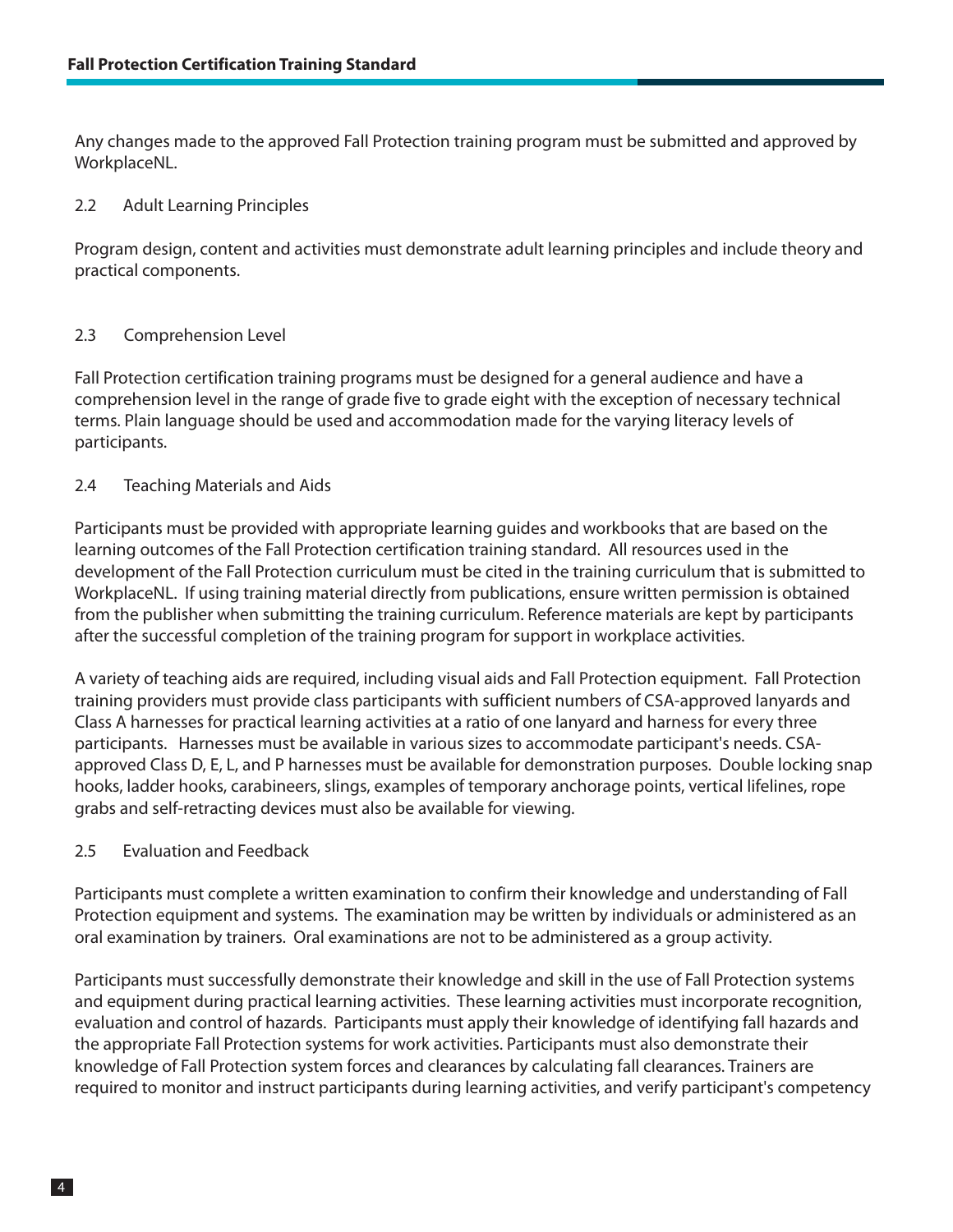in using Fall Protection equipment and systems.

Trainers must also conduct ongoing evaluation throughout the training to ensure participant learning outcomes are achieved.

Training must be a minimum of two days (16 hours) in duration and consist of two components: 1.) eight (8) hours of theory; and 2.) eight hours of individualized practical training. The length of training may need to be increased based on the work requirements, workplace complexities and industry risks. The length of training will decrease to eight hours for recertification.

Class size must be conducive to participation and interaction among participants, and as such, a maximum class cannot exceed 20 participants.

WorkplaceNL will monitor the effectiveness of training and Fall Protection training provider activities by any or all of the following:

- a) Reviewing participant evaluation forms;
- b) Receiving and responding to concerns,
- c) Reviewing administrative processes used by Fall Protection training providers and trainers; and
- d) Monitoring performance of Fall Protection training providers and trainers through the completion of random quality assurance audits, or other appropriate means.

#### **3. Documentation, record keeping and adherence to administrative requirements of WorkplaceNL**

Fall Protection training providers must maintain records of Fall Protection trainers and Fall Protection certification training programs by:

- a) Collecting and maintaining participant training records;
- b) Submitting training records as prescribed by WorkplaceNL's Certification Training Registry;
- c) Collecting and maintaining records of competent and qualified Fall Protection trainers including their names and contact information; high school diploma or equivalent, training experience; records of training in Fall Protection equipment, systems and planning; and, background in OHS education and training;
- d) Developing and implementing internal auditing systems to ensure trainers are following the Fall Protection certification training standard;
- e) Providing WorkplaceNL with participant's evaluations upon request for data analysis and quality assurance purposes;
- f) Submitting any information regarding the Fall Protection certification training program to WorkplaceNL as a means of measuring the effectiveness of WorkplaceNL in meeting its objectives; and
- g) Following WorkplaceNL's administration processes for delivery of certification training.

If a training provider elects to issue a certificate of attendance to a participant, the document must clearly indicate the type of certification training, the name of the training provider and trainer, the participant's name, date of successful completion, and date of expiry. The official record of certification will be housed